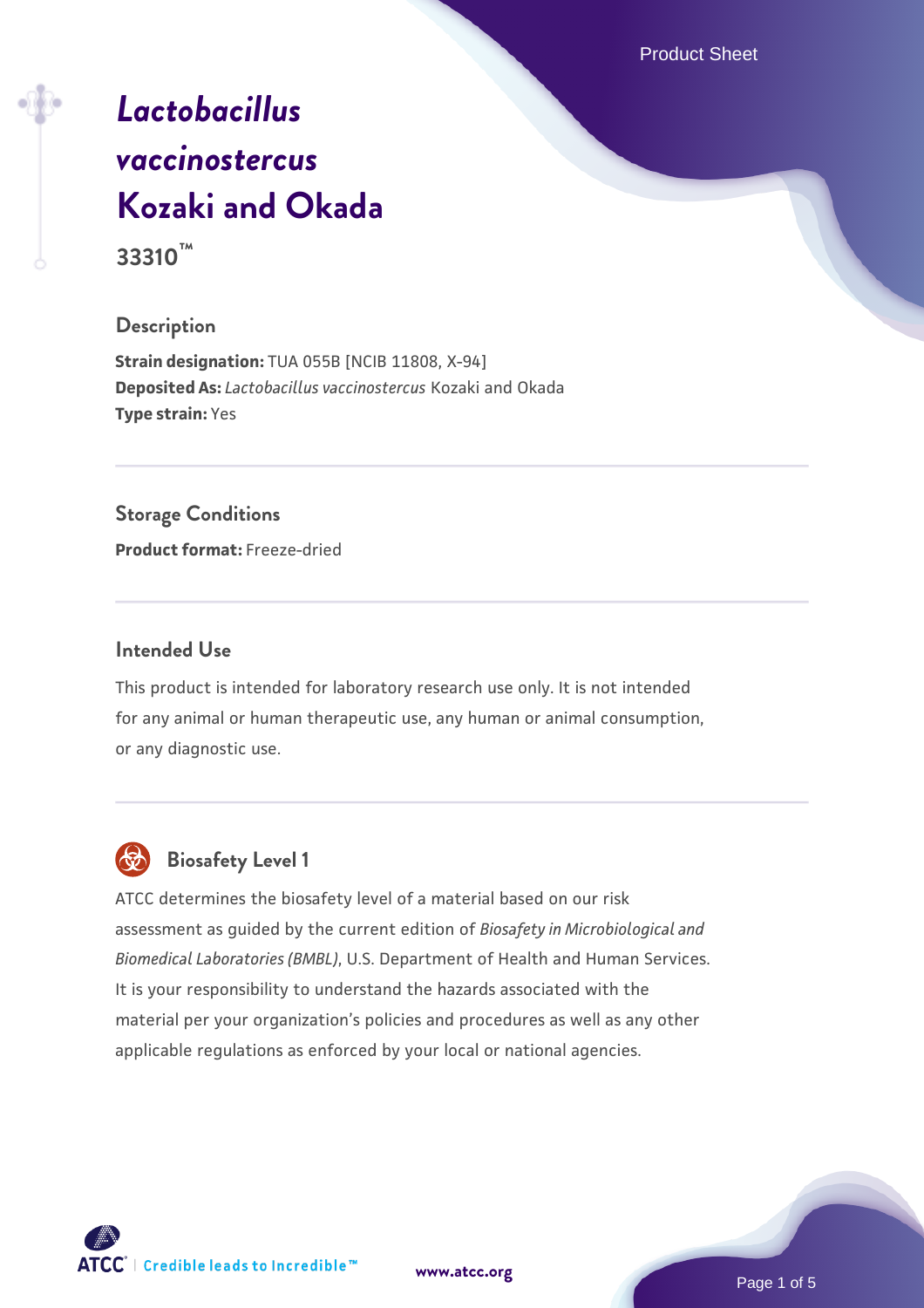ATCC highly recommends that appropriate personal protective equipment is always used when handling vials. For cultures that require storage in liquid nitrogen, it is important to note that some vials may leak when submersed in liquid nitrogen and will slowly fill with liquid nitrogen. Upon thawing, the conversion of the liquid nitrogen back to its gas phase may result in the vial exploding or blowing off its cap with dangerous force creating flying debris. Unless necessary, ATCC recommends that these cultures be stored in the vapor phase of liquid nitrogen rather than submersed in liquid nitrogen.

# **Certificate of Analysis**

For batch-specific test results, refer to the applicable certificate of analysis that can be found at www.atcc.org.

### **Growth Conditions**

**Medium:**  [ATCC Medium 1144: Xylose-YP medium](https://www.atcc.org/-/media/product-assets/documents/microbial-media-formulations/atcc-medium-1144.pdf?rev=6084cbf89f2a4f108290dc2d1f2871f2) **Temperature:** 30°C

### **Material Citation**

If use of this material results in a scientific publication, please cite the material in the following manner: *Lactobacillus vaccinostercus* Kozaki and Okada (ATCC 33310)

### **References**



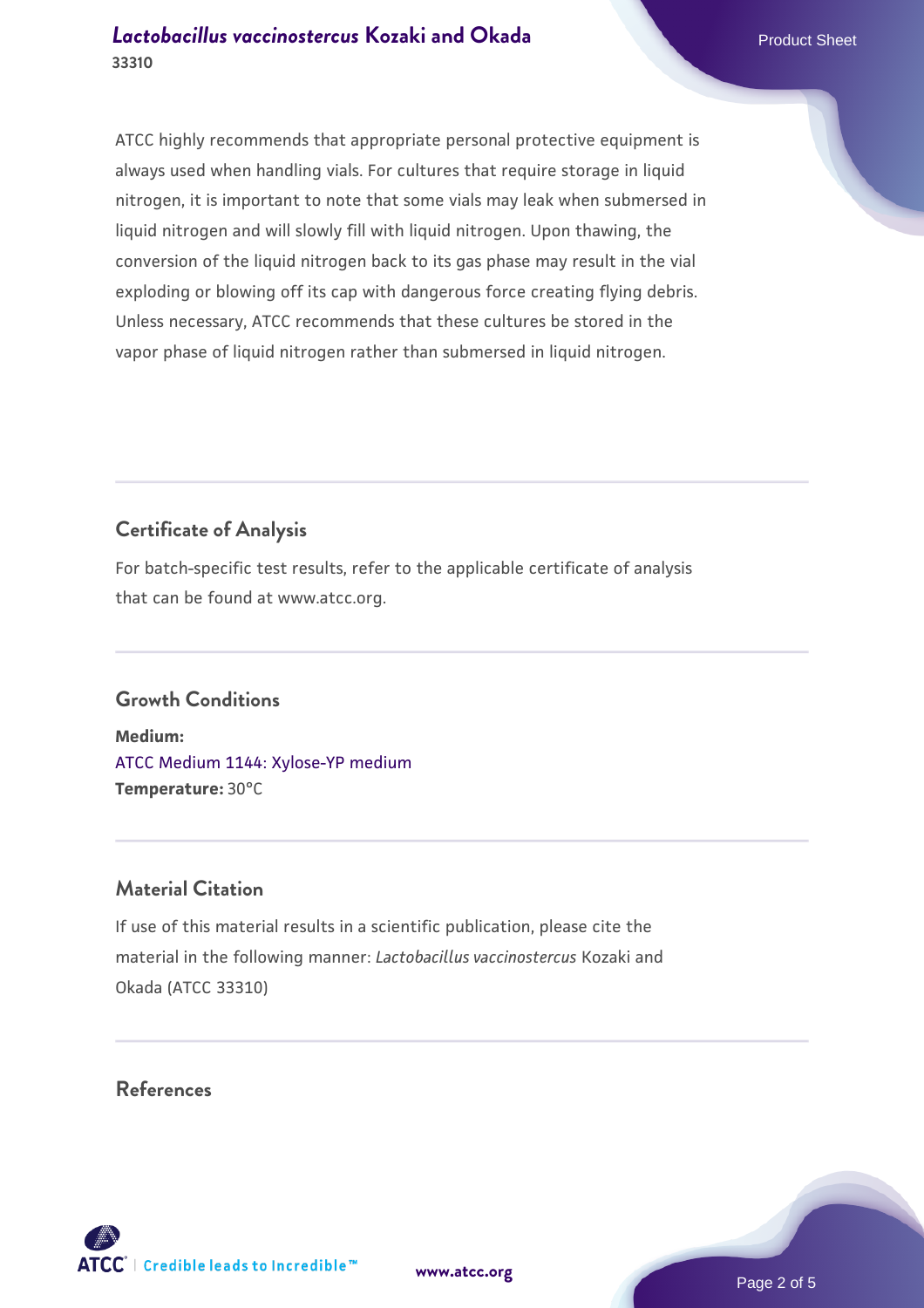References and other information relating to this material are available at www.atcc.org.

### **Warranty**

The product is provided 'AS IS' and the viability of ATCC® products is warranted for 30 days from the date of shipment, provided that the customer has stored and handled the product according to the information included on the product information sheet, website, and Certificate of Analysis. For living cultures, ATCC lists the media formulation and reagents that have been found to be effective for the product. While other unspecified media and reagents may also produce satisfactory results, a change in the ATCC and/or depositor-recommended protocols may affect the recovery, growth, and/or function of the product. If an alternative medium formulation or reagent is used, the ATCC warranty for viability is no longer valid. Except as expressly set forth herein, no other warranties of any kind are provided, express or implied, including, but not limited to, any implied warranties of merchantability, fitness for a particular purpose, manufacture according to cGMP standards, typicality, safety, accuracy, and/or noninfringement.

### **Disclaimers**

This product is intended for laboratory research use only. It is not intended for any animal or human therapeutic use, any human or animal consumption, or any diagnostic use. Any proposed commercial use is prohibited without a license from ATCC.

While ATCC uses reasonable efforts to include accurate and up-to-date information on this product sheet, ATCC makes no warranties or representations as to its accuracy. Citations from scientific literature and patents are provided for informational purposes only. ATCC does not warrant



**[www.atcc.org](http://www.atcc.org)**

Page 3 of 5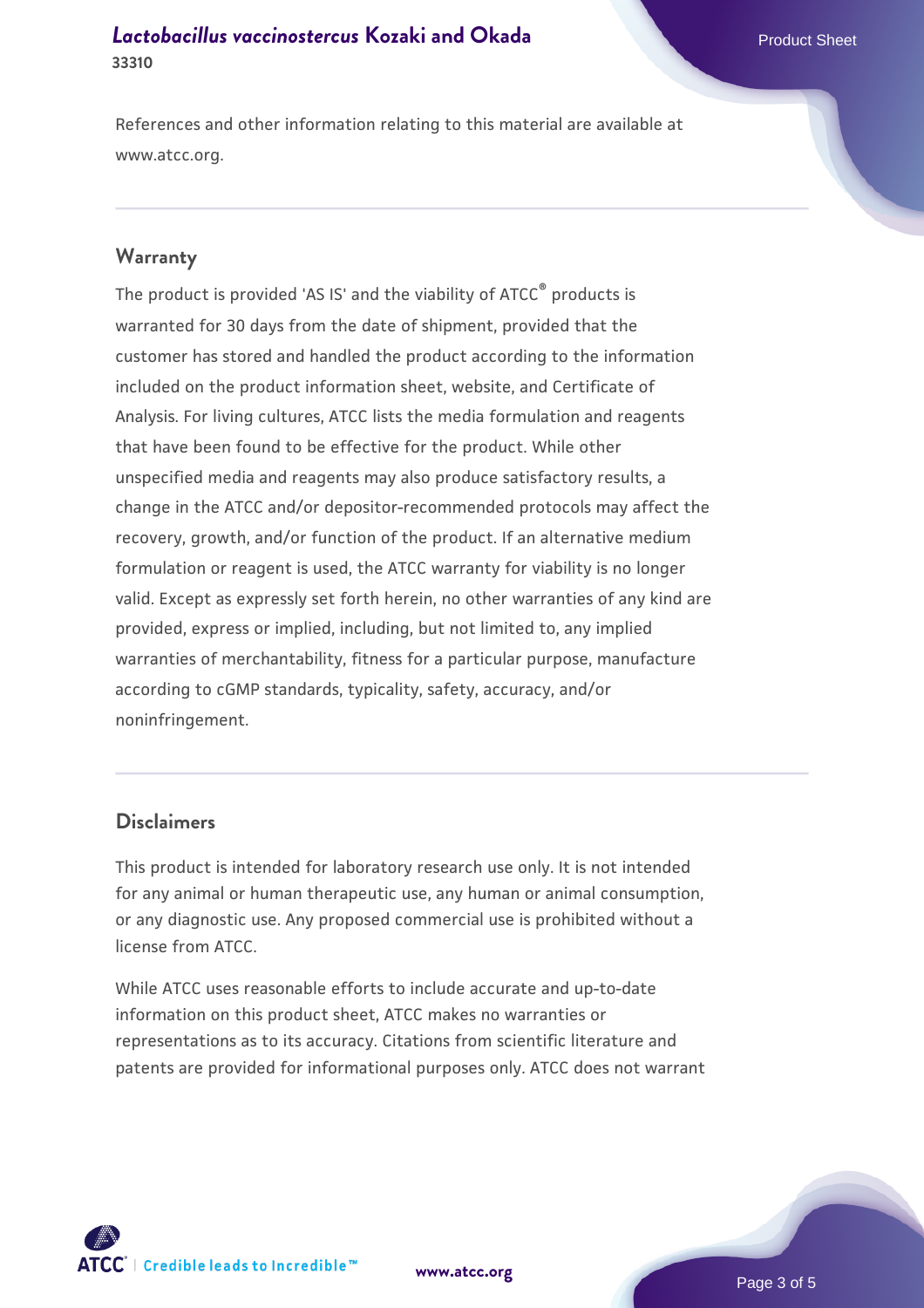that such information has been confirmed to be accurate or complete and the customer bears the sole responsibility of confirming the accuracy and completeness of any such information.

This product is sent on the condition that the customer is responsible for and assumes all risk and responsibility in connection with the receipt, handling, storage, disposal, and use of the ATCC product including without limitation taking all appropriate safety and handling precautions to minimize health or environmental risk. As a condition of receiving the material, the customer agrees that any activity undertaken with the ATCC product and any progeny or modifications will be conducted in compliance with all applicable laws, regulations, and guidelines. This product is provided 'AS IS' with no representations or warranties whatsoever except as expressly set forth herein and in no event shall ATCC, its parents, subsidiaries, directors, officers, agents, employees, assigns, successors, and affiliates be liable for indirect, special, incidental, or consequential damages of any kind in connection with or arising out of the customer's use of the product. While reasonable effort is made to ensure authenticity and reliability of materials on deposit, ATCC is not liable for damages arising from the misidentification or misrepresentation of such materials.

Please see the material transfer agreement (MTA) for further details regarding the use of this product. The MTA is available at www.atcc.org.

## **Copyright and Trademark Information**

© ATCC 2021. All rights reserved. ATCC is a registered trademark of the American Type Culture Collection.

### **Revision**

This information on this document was last updated on 2021-05-19

### **Contact Information**



**[www.atcc.org](http://www.atcc.org)**

Page 4 of 5